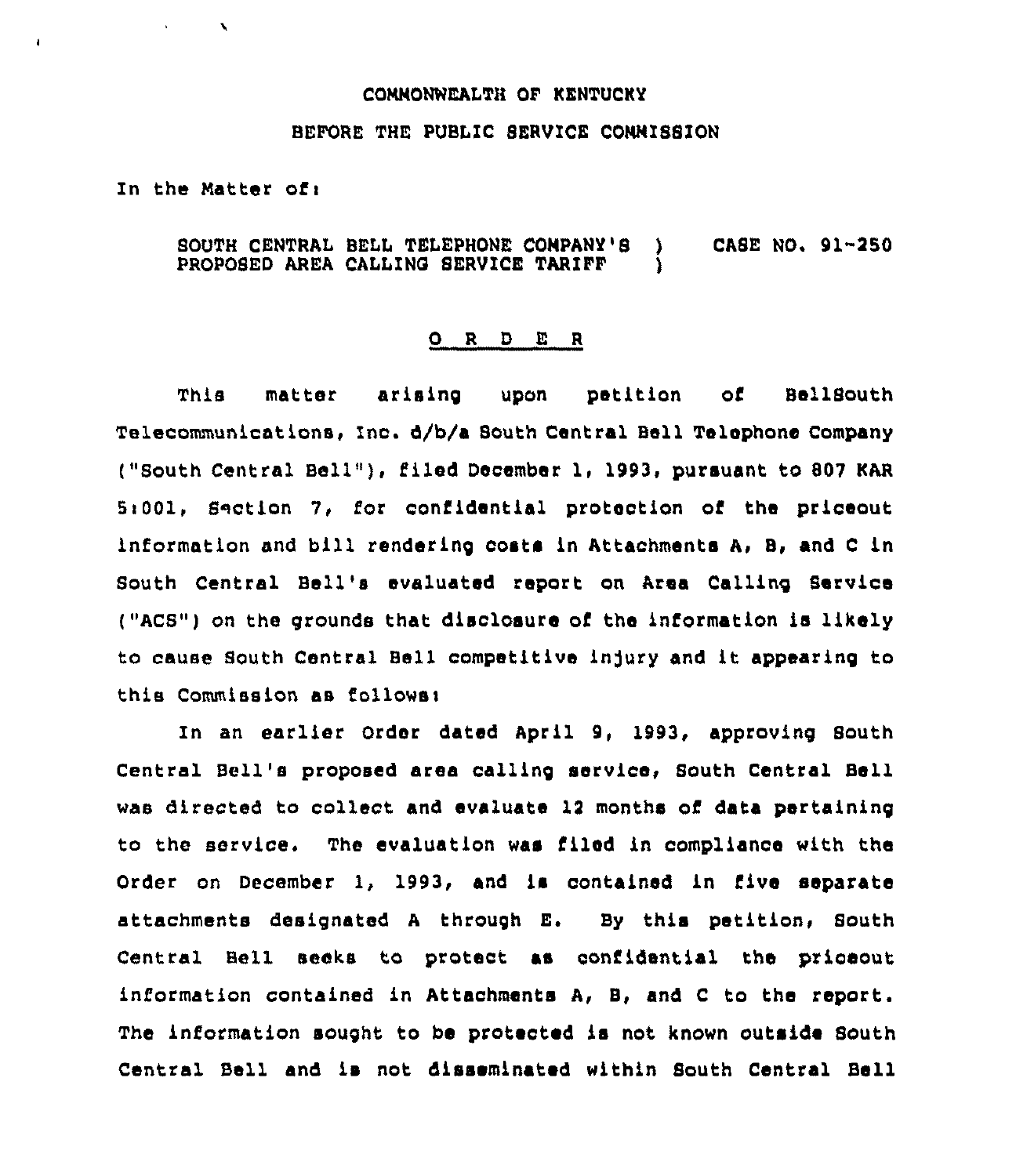except to those employees who have a legitimate business need to know and act upon the information. Bouth Central Bell seeks to preserve and protect the information through all appropriate means.

 $\mathbf{A}$  and  $\mathbf{A}$  are  $\mathbf{A}$  . The  $\mathbf{A}$ 

 $\mathbf{I}$ 

KRS 61.872(1) requires information filed with the Commission to be available for public inspection unless specifically exempted by statute. Exemptions from this requirement are provided in RRS 61.878(1). That section of the statute exempts 11 categories of information. One category exempted in subparagraph (o) of that section is commercial information confidentially disclosed to tha Commission, To qualify for that exemption, it must be established that disclosure of the information is likely to cause substantial competitive harm to the party from whom the information was obtained. To satisfy this test, the party claiming confidentiality must demonstrate actual competition and a likelihood of substantial competitive injury if the information is disclosed. Competitive injury occurs when disclosure of the information gives competitors an unfair business advantage.

Bouth Central Bell's competitors for Area Calling Service include interexchange carriers and resellers. Using the information sought to be protected, other carriers could easily identify lucrative markets within the LATA and could better focus their marketing efforts to the disadvantage of South Central Bell. Specifically, competitors could design rates whioh would appeal to specific classes of customers with certain calling patterns and volumes and to minimize transport costs by constructing facilities in the most advantageous locations.

 $-2-$